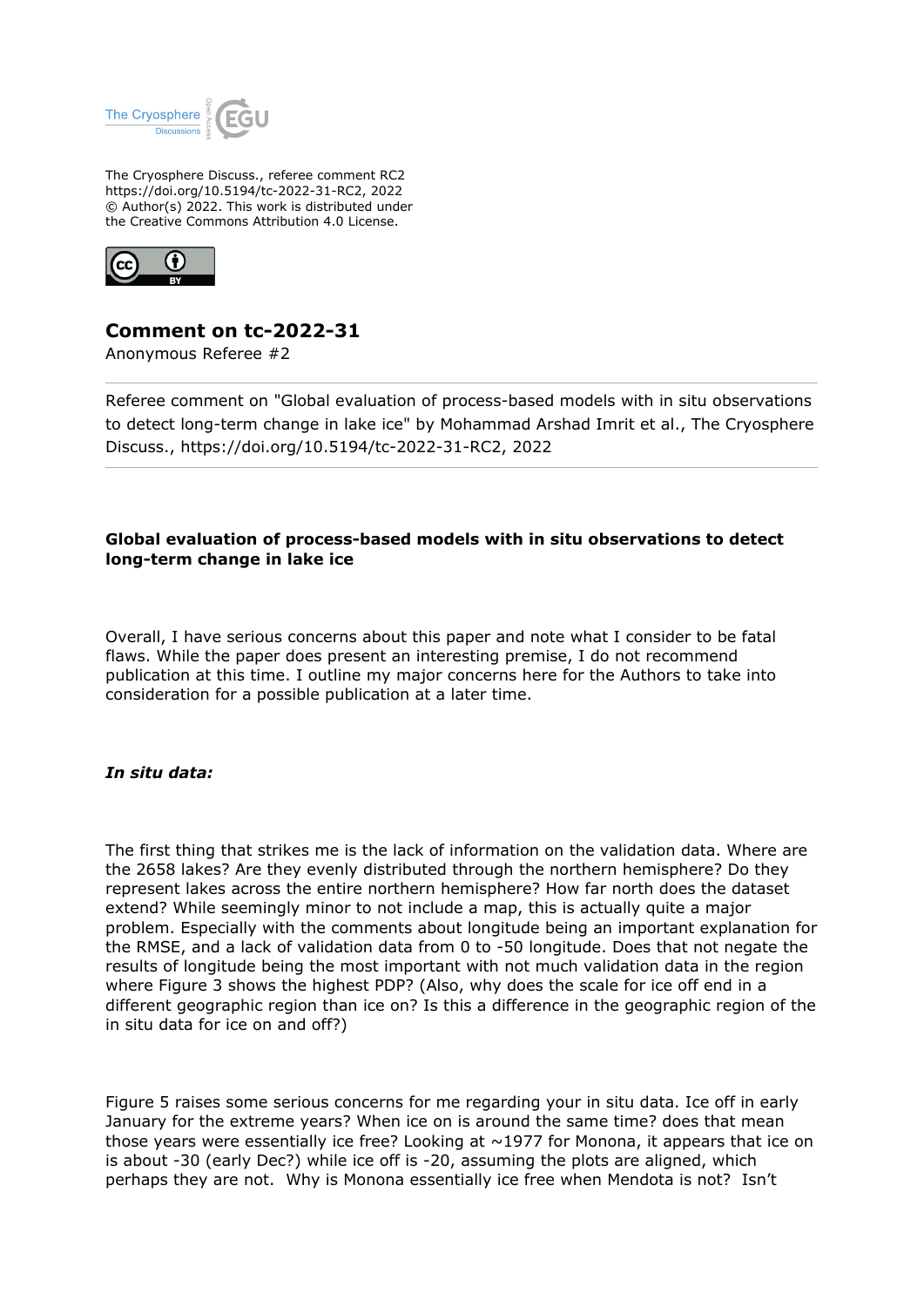Monona shallower than Mendota? How can it be essentially ice free that year when Mendota is ice covered? Even Lake Michigan was mostly frozen in the late 1970s. It also doesn't match the records online: https://www.aos.wisc.edu/~sco/lakes/monona-dur.gif

the shortest ice season was 49 days in 97/98. Are you using different data? Something is not quite right here. Perhaps I am not interpreting Figure 5 correctly, but if that's the case than the explanation needs to be improved.

#### *Lake depths:*

Lake depth is an extremely important variable to represent in ice modelling. The manuscript notes the use of the Global Lake Data Base for some models and 50 m depth for the CLM4.5.

The GLDB used to have some assumed data based on geology or other factors where lake depths are unknown, though perhaps this has been improved in recent years. This is a very useful dataset for sure considering the lack of gridded bathymetry data available, but it is an assumption that the depths are representative in your grid cells since they are not all observation based. An acknowledgment of the uncertainty this introduces is important, perhaps a figure showing the range of depths per grid cell? Something to give the reader a sense of how representative the data set is?

Are the other models using values around 50 m for depth as well in every grid cell? Does this mean that the CLM4.5 is using 50 m for northern grid cells as well? This is unclear, and if 50 m is assumed everywhere it is most certainly not a valid assumption to make especially for most northern latitudes in the Northern Hemisphere. This ties back into the lack of map for your study area/data. If you are only doing regions with the very large lakes in them, perhaps the 50 m is acceptable, but that is very deep for a 'typical' lake and would not be representative of the Northern Hemisphere in general.

#### *Extreme events:*

Oddities in your in situ data aside - 1 grid cell is not a sufficient example to make comments on extreme events. Your discussion says ENSO was responsible for some early break-ups in literature (line 265: ENSO events 265 have been attributed to several noticeably early break-ups for lakes in recent decades, such as 1972, 1982, and 1997). Those don't appear to be the years with extreme early ice off in figure 5; what about the other extremely early dates? If you want to include an examination of extreme events I would suggest you pick several geographically different grid cells to compare and do a more thorough examination.